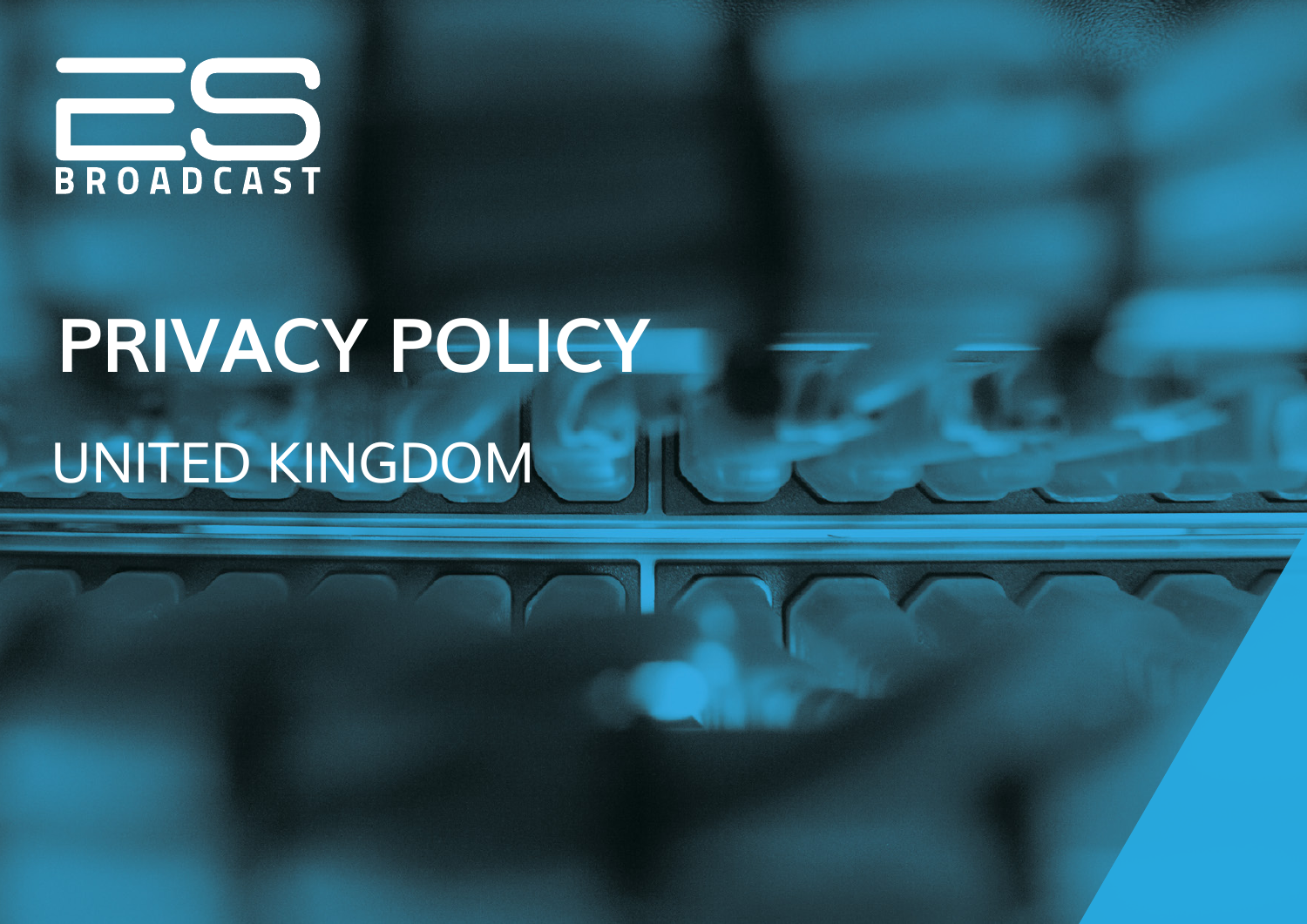ES Broadcast Ltd. ("**we**", "**us**" or "**our**") is committed to protecting and respecting your privacy.

This policy sets out the basis on which any personal data we collect from you or that you provide to us will be processed by us.

It is important that you read this privacy policy together with any other privacy notice or fair processing notice we may provide on specific occasions when we are collecting or processing personal data about you so that you are fully aware of how and why we are using your data. This privacy policy supplements the other policies and notices and is not intended to override them.

For the purposes of the Data Protection Act 2018, the General Data Protection Regulation ((EU) 2016/679) ("**GDPR**") and all successor legislation to the Data Protection Act 2018 and the GDPR (the "**Data Protection Legislation**"), the data controller is ES Broadcast Ltd., a company registered in England and Wales with company no. 13097814 and whose registered office is at 4th Floor, The Anchorage, 34 Bridge Street, Reading, RG1 2LU.

# **1 Information we collect from you**

Personal data, or personal information, means any information about an individual from which that person can be identified. It does not include data where the identity has been removed (known as "anonymous data").

We may collect, use, store and transfer the following data about you:

**• Information you give us.** This is information about you that you give us by filling in forms on our website or by corresponding with us by phone, e-mail or otherwise. It includes information you provide when you set up an online account, order our goods or services, make an enquiry, subscribe to our services or publications, request marketing to be sent to you, when you report a problem with our site and when you give us feedback. The information you give us may include your title, name, address, e-mail address, phone number, Skype address, job title and company, username and password, financial and payment information, copies of your passport or other official identification documentation.

**• Information we collect about you.** With regard to each of your visits to our site we may automatically collect the following information:

- o technical information, including the Internet protocol (IP) address used to connect your computer to the Internet, your login information, browser type and version, time zone setting, browser plug-in types and versions, operating system and platform;
- o information about your visit, including the full Uniform Resource Locators (URL), clickstream to, through and from our site (including date and time), products you viewed or searched for, abandoned shopping cart information, page response times, download errors, length of visits to certain pages, page interaction information (such as scrolling, clicks, and mouse-overs), methods used to browse away from the page, and any phone number used to call our customer service number.
- **Information we receive from other sources.** We may receive personal data about you from various third parties including, for example, business partners, subcontractors in technical, payment and delivery services, advertising networks, analytics providers, search information providers.

We may also collect, use and share aggregated data such as statistical or demographic data for any purpose. Aggregated data may be derived from your personal data but is not considered personal data in law as this data does not directly or indirectly reveal your identity. However, if we combine or connect aggregated data with your personal data so that it can directly or indirectly identify you, we treat the combined data as personal data which will be used in accordance with this privacy policy.

We do not collect any special categories of personal data about you (this includes details about your race or ethnicity, religious or philosophical beliefs, sex life, sexual orientation, political opinions, trade union membership, information about your health and genetic and biometric data). Nor do we collect any information about criminal convictions and offences.

Where we need to collect personal data by law, or under the terms of a contract we have with you and you fail to provide that data when requested, we may not be able to perform the contract we have or are trying to enter into with you (for example, to provide you with goods or services). In this case, we may have to cancel a product or service you have with us but we will notify you if this is the case at the time.

# **2 Uses made of your information**

We will only use your personal data when the law allows us to. Most commonly, we will use your personal information

• to carry out our obligations arising from any contracts entered into between you and us or to take steps at your request before entering into any contracts;

• to comply with any legal obligations to which we are subject;

• where it is necessary for our or a third party's legitimate interests, including for the purposes of preventing fraud, except where such interests are overridden by your interests or fundamental rights and freedoms; or

• where you have provided your express opt-in consent.

### **3 Purposes for which we will use your personal data**

We have set out below, in a table format, a description of all the ways we plan to use your personal data, and which of the legal bases we rely on to do so. We have also identified what our legitimate interests are where appropriate.

Note that we may process your personal data for more than one lawful ground depending on the specific purpose for which we are using your data. Please contact us if you need details about the specific legal ground we are relying on to process your personal data where more than one ground has been set out in the table below.

| Purpose/Activity                                                                                                                                                                               | Type of data                                                          | Lawful basis for<br>processing including basis<br>of legitimate interest                                                                                                                                                                                                                                                |
|------------------------------------------------------------------------------------------------------------------------------------------------------------------------------------------------|-----------------------------------------------------------------------|-------------------------------------------------------------------------------------------------------------------------------------------------------------------------------------------------------------------------------------------------------------------------------------------------------------------------|
| To register you as a new<br>customer and/or to set up<br>an online account                                                                                                                     | Identity, contact details                                             | (a) Performance of a<br>contract with you or steps<br>taken at your request<br>before entering into any<br>contract with you<br>(b) Necessary to comply<br>with a legal obligation                                                                                                                                      |
| To process and deliver<br>your order including:<br>(a) Manage payments,<br>fees and charges;<br>(b) Collect and recover<br>money owed to us:<br>(c) Provide goods and/or<br>services to you.   | Identity, contact details,<br>passport details                        | (a) Performance of a<br>contract with you<br>(b) Necessary for our<br>legitimate interests (to<br>recover debts due to us)<br>(c) Necessary to comply<br>with a legal obligation                                                                                                                                        |
| To manage our<br>relationship with you<br>which will include:<br>(a) Notifying you about<br>changes to our terms or<br>privacy policy;<br>(b) Asking you to leave a<br>review or take a survey | Identity, contact<br>details, and marketing<br>preferences            | (a) Performance of a<br>contract with you<br>(b) Necessary to comply<br>with a legal obligation<br>(c) Necessary for our<br>legitimate interests<br>(to keep our records<br>updated and to study<br>how customers use our<br>products/services)                                                                         |
| To administer and<br>protect our business and<br>our website (including<br>troubleshooting, data<br>analysis, testing, system<br>maintenance, support,<br>reporting and hosting of<br>data)    | Identity, contact details<br>and technical data such as<br>IP address | (a) Necessary for our<br>legitimate interests (for<br>running our business,<br>provision of administration<br>and IT services, network<br>security, to prevent fraud<br>and in the context of a<br>business reorganisation<br>or group restructuring<br>exercise)<br>(b) Necessary to comply<br>with a legal obligation |

| <b>Purpose/Activity</b>                                                                                                                                        | Type of data                                                                                 | Lawful basis for<br>processing including basis<br>of legitimate interest                                                                                                                                                            |
|----------------------------------------------------------------------------------------------------------------------------------------------------------------|----------------------------------------------------------------------------------------------|-------------------------------------------------------------------------------------------------------------------------------------------------------------------------------------------------------------------------------------|
| To deliver relevant<br>website content and<br>advertisements to you and<br>measure or understand<br>the effectiveness of the<br>advertising we serve to<br>you | Identity, contact details,<br>technical data such as<br>IP address, marketing<br>preferences | Necessary for our<br>legitimate interests (to<br>study how customers use<br>our products/services, to<br>develop them, to grow our<br>business and to inform our<br>marketing strategy)                                             |
| To use data analytics<br>to improve our website,<br>products/services,<br>marketing, customer<br>relationships and<br>experiences                              | Technical data such as IP<br>address                                                         | Necessary for our<br>legitimate interests (to<br>define types of customers<br>for our products and<br>services, to keep our<br>website updated and<br>relevant, to develop our<br>business and to inform our<br>marketing strategy) |
| To make suggestions and<br>recommendations to you<br>about goods or services<br>that may be of interest<br>to you                                              | Identity, contact details,<br>usage data and marketing<br>preferences                        | Necessary for our<br>legitimate interests (to<br>develop our products/<br>services and grow our<br>business)                                                                                                                        |
| To send you updates<br>about our services and<br>products                                                                                                      | Identity and contact<br>details                                                              | Consent                                                                                                                                                                                                                             |

# **Marketing**

We strive to provide you with choices regarding certain personal data uses, particularly around marketing and advertising.

We may use your identity, contact details, usage data, technical data and marketing preferences to form a view on what we think you may want or need, or what may be of interest to you. This is how we decide which products, services and offers may be relevant for you.

You will receive marketing communications from us if you have requested information from us or purchased products or services from us or if you provided us with your details when you entered a competition or registered for a promotion and, in each case, you have not opted out of receiving that marketing.

We will get your express opt-in consent before we share your personal data with any other company for marketing purposes.

You can ask us or third parties to stop sending you marketing messages at any time by contacting us at any time.

Where you opt out of receiving these marketing messages, this will not apply to personal data provided to us as a result of a product/service purchase, warranty registration, product/service experience or other transactions.

# **Change of purpose**

We will only use your personal data for the purposes for which we collected it, unless we reasonably consider that we need to use it for another reason and that reason is compatible with the original purpose. If you wish to get an explanation as to how the processing for the new purpose is compatible with the original purpose, please contact us.

If we need to use your personal data for an unrelated purpose, we will notify you and we will explain the legal basis which allows us to do so.

Please note that we may process your personal data without your knowledge or consent, in compliance with the above rules, where this is required or permitted by law.